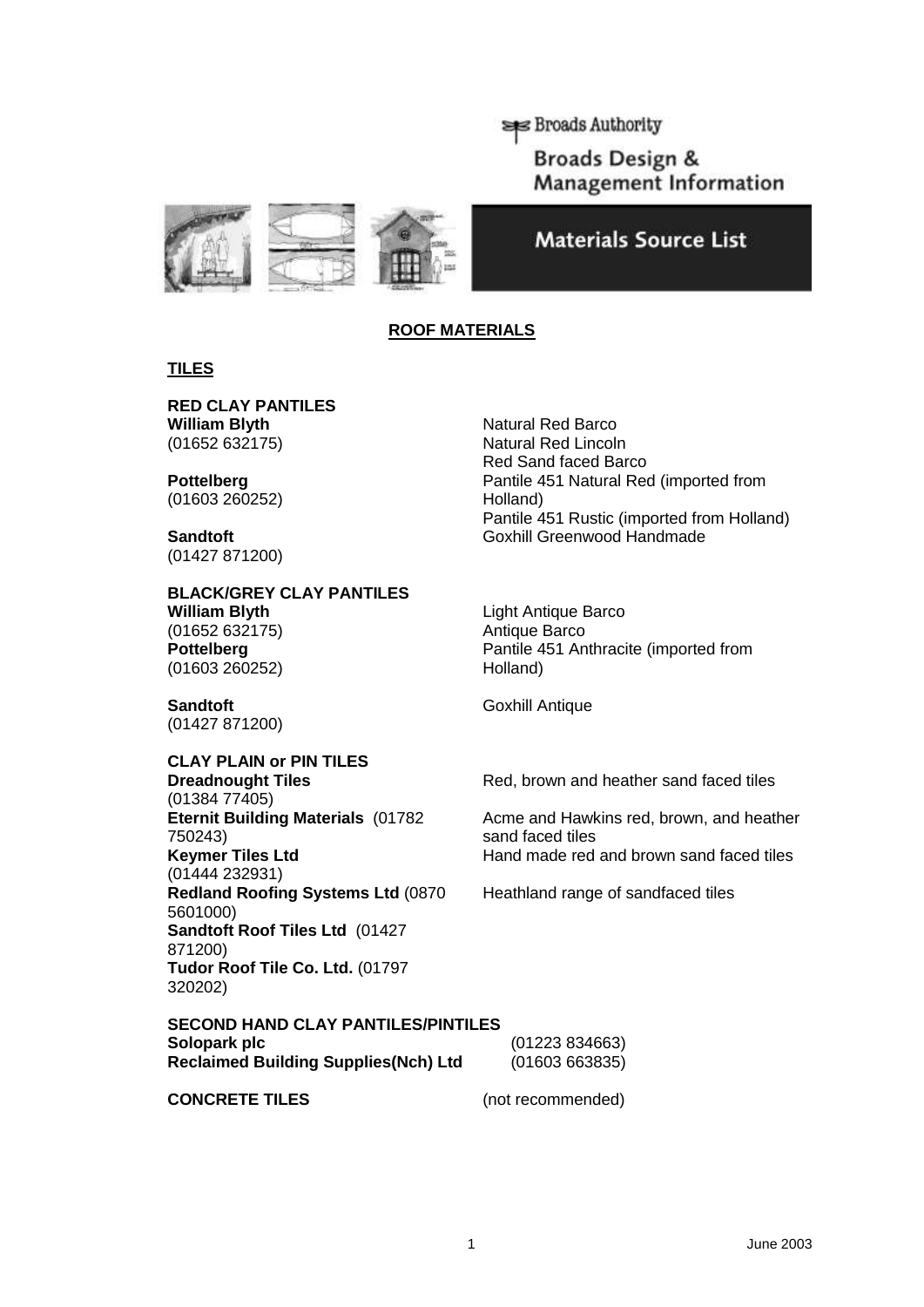# **SLATES**

**NATURAL SLATES Alfred McAlpine Slate Ltd.** (01248 600656)

 **Greaves Welsh Slate Co. Ltd.** (01766  **Cembrit Blunn Limited**  830522) **Delabole Slate Co.**  (01840 212242) **Burlington Slate Ltd.**  (01229 889661) (020 8301 8900) **SSQ** (020 8961 7013)

 Cwt-y-bugail (dark blue grey) Welsh slates Penrhyn (heather blue) Ffestinoig (blue grey) Portmadoc Slates (blue black)

Cornish Slate (blue black)

(blue grey and green grey)

Spanish and Brazilian (blue/black)

Spanish (blue/black)

(not recommended)

 **RECONSTITUTED SLATES** 

 **Cembrit Blunn Limited FIBRE CEMENT SLATES Eternit Slates**  (08702 406060) (020 8301 8900)

NT Thrutone (blue/black)

 Newland (blue/black, graphite, russet and Cembonit 400mm x 400mm diagonal slates Jutland (blue/black or graphite) autumn brown) (blue/black, russet)

#### **SHINGLES**

| <b>Western Red Cedar Shingles</b> |                |
|-----------------------------------|----------------|
| <b>Jewsons Ltd</b> Wroxham Branch | (01603 782184) |
| John Brash & Co Ltd               | (01427613858)  |

| (01427613858)  |
|----------------|
| (01225743089)  |
| (01225 789979) |
| (01763 208966) |
|                |

 **Cleft Chestnut Shingles John Brash & Co Ltd Coyle Timber Products Limited** 

**Bitumen Felt Shingles** 

(not recommended)

(01427 613858) (01225 789979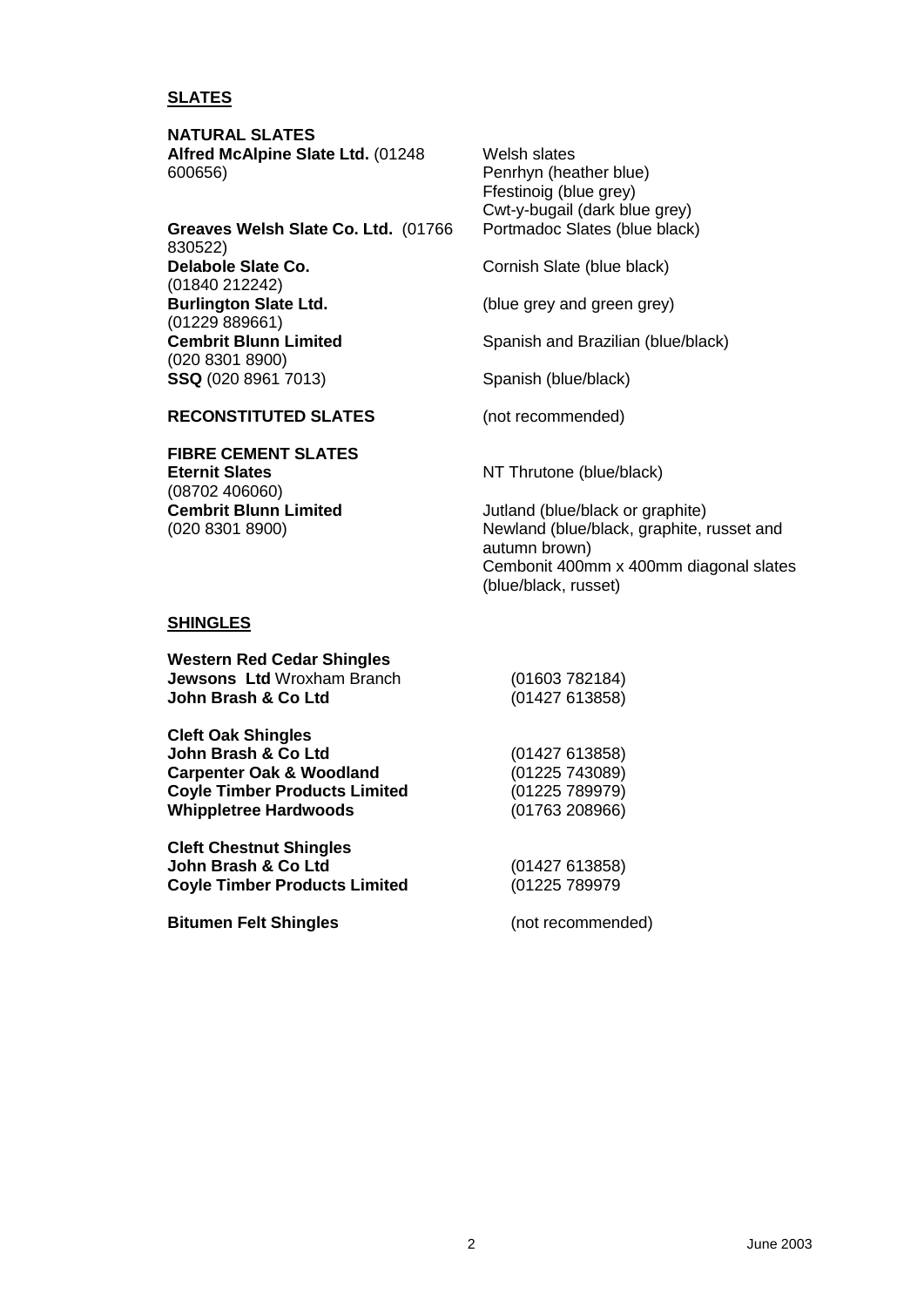#### **NORFOLK REED**

| <b>British Reed Growers Association c/o lan</b> | (01603629871) |
|-------------------------------------------------|---------------|
| Lonsdale. Brown & Co                            |               |
| <b>East Anglia Master Thatchers</b>             | (01728638721) |
| <b>Association. Honorary Secretary</b>          |               |

# **RIGID SHEETS**

| PROFILED STEEL AND ALUMINIUM                         |                 |
|------------------------------------------------------|-----------------|
| <b>3 INCH SINUSOIDAL PROFILE ("CORRUGATED IRON")</b> |                 |
| <b>Precision Metal Forming</b>                       | (01242527511)   |
| <b>Corus Building Systems, Kalzip Division</b>       | (01925 825100)  |
| <b>Corrugated Sheets and Cladding Ltd</b>            | (0121 555 1410) |
| <b>Cladding and Decking (UK) Ltd</b>                 | (01283 211700)  |
| <b>Gasell Profiles Ltd</b>                           | (01452 421234)  |
| Rannila Rautaruuki                                   | (01757 249334)  |
| <b>Rigidal Industries Ltd</b>                        | (01905750500)   |
| W.A. Sampson (formerly Stockbrands Ltd)              | (01986 781342)  |

| <b>CORRUGATED FIBRE CEMENT SHEETS</b> |                                                              |
|---------------------------------------|--------------------------------------------------------------|
| <b>Eternit Building Materials</b>     | Profile 6 (formerly Big 6)                                   |
| (01763262531)                         | Profile 3 (similar profile to 3"<br>corrugated iron profile) |

| <b>CORRUGATED BITUMEN</b><br><b>SHEETING</b><br><b>Onduline Building Products</b>                            | (020 7727 0533)                                        |
|--------------------------------------------------------------------------------------------------------------|--------------------------------------------------------|
|                                                                                                              |                                                        |
| <b>TILE SHEETS</b>                                                                                           | (not recommended)                                      |
| <b>FULLY SUPPORTED ROOFING</b><br><b>MATERIALS</b>                                                           |                                                        |
| <b>LEAD COVERED STEEL</b><br><b>Calder Industrial Materials Ltd</b>                                          | (01244 321077)                                         |
| LEAD CLAD PANELS<br><b>Broderick Structures Ltd</b>                                                          | (01483750207)                                          |
| <b>COPPER</b><br><b>Copper Development Association</b>                                                       | (01727 731200)                                         |
| <b>TERNE COATED STAINLESS STEEL</b><br><b>Eurocom Enterprise Ltd</b><br><b>Follansbee Ltd</b><br><b>ZINC</b> | (similar to lead)<br>(01628 687022)<br>(020 8367 6463) |
| <b>VM Zinc UK</b><br><b>Rheinzink UK</b>                                                                     | (01992 551939)<br>(01276686725)                        |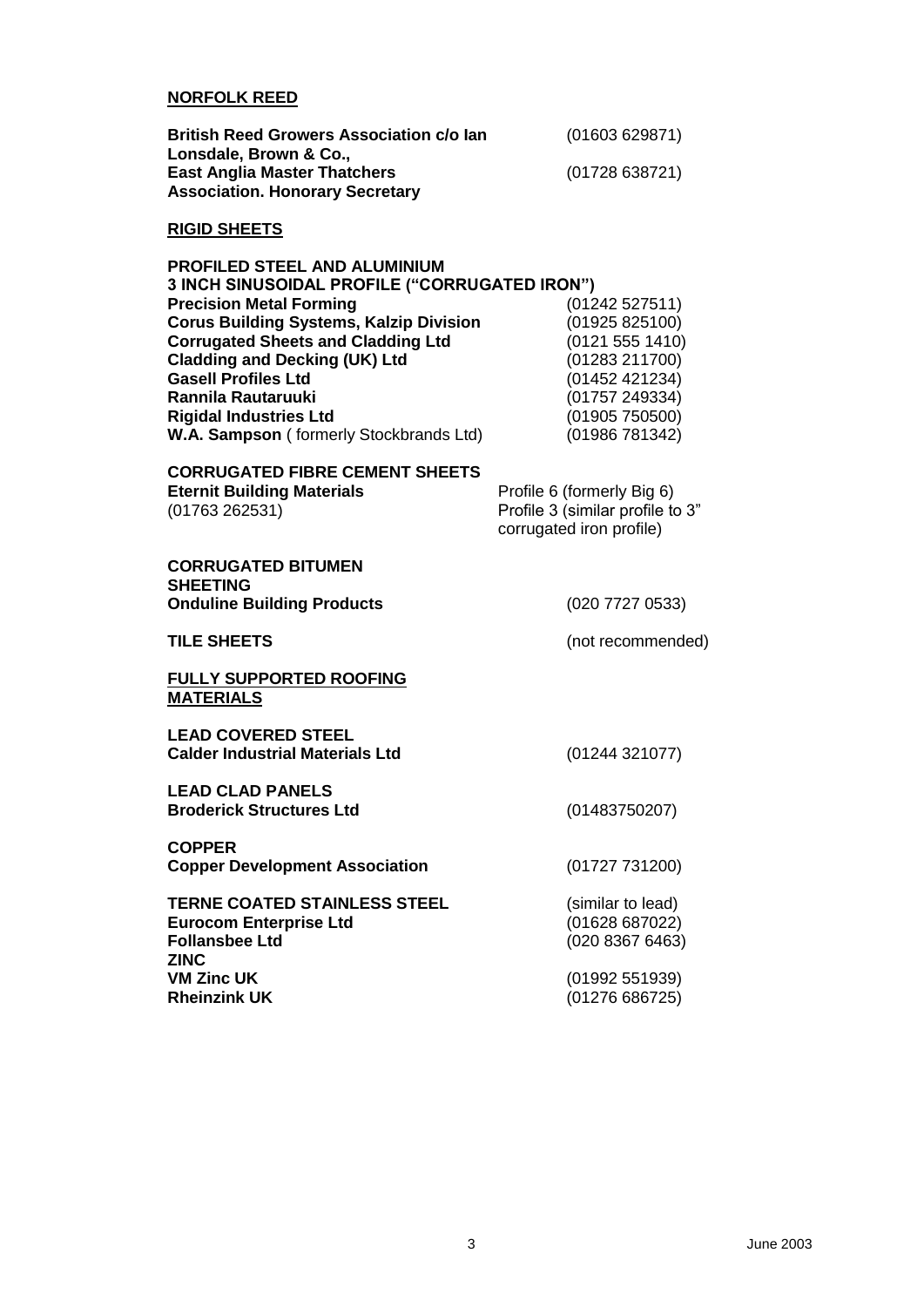# **OTHER ROOFING MATERIALS**

| <b>SINGLE PLY MEMBRANES (non PVC)</b>                                                                                                    |                                                                       |
|------------------------------------------------------------------------------------------------------------------------------------------|-----------------------------------------------------------------------|
| Sarnafil Ltd type FPO<br><b>Alumasc Exterior Building Products Ltd</b><br><b>Stevens EP TPO type</b>                                     | (01603748895)<br>(01744648400)                                        |
| <b>FELT</b>                                                                                                                              | (not recommended)                                                     |
| <b>TENSIONED FABRIC ROOFS (non PVC)</b><br>PTFE (polytetrafluoroethylene) coated glass fibre or ETFE<br>(ethyltetrafluoroethylene) foil. |                                                                       |
| J & J Carter Ltd<br><b>Architen Landrell</b><br><b>Gap Sails + Structures</b>                                                            | (01256811455)<br>(01291638200)<br>(023 9252 8993)                     |
| <b>GLAZED ROOFING SYSTEMS</b><br>Mero (UK) plc<br><b>Space Decks Ltd</b><br><b>Pilkington United Kingdom Ltd</b>                         | (01252815335)<br>(01460 260800)<br>(01744613049)                      |
| <b>PLANAR GLAZING SYSTEM</b><br><b>HansenGlass</b>                                                                                       | (0151 545 3000)                                                       |
| <b>PATENT GLAZING</b><br>T & W Ide Ltd<br><b>Lonsdale Metal Company</b><br><b>Vitral UK Ltd</b>                                          | (020 77902333)<br>020 8801 4221)<br>(01223 499000)                    |
| <b>CLEAR PLASTIC GLAZING</b><br><b>Roehm Ltd manufacturer</b><br>Makrolon                                                                | (alternatives to glass)<br>(019086 26200)                             |
| <b>Amari Plastics plc supplier</b><br><b>Brett Martin Roofing Products Marlon FS</b>                                                     | (01603 787777)<br>(01704895345)                                       |
| <b>'GREEN ROOFS'</b>                                                                                                                     |                                                                       |
| (Turf and garden roofs)<br><b>Alumasc Exterior Building Products</b>                                                                     | (01744648400)                                                         |
| ZinCo Euroroof<br><b>Erisco-Bauder Ltd</b><br><b>Triton Chemical Manufacturing Co. Ltd.</b>                                              | (01473 230761)<br>(020 8310 3929)                                     |
| System Platon earth covered roofs.<br><b>Index Building Products Limited</b>                                                             | (01236458177)                                                         |
| <b>PHOTOVOLTAIC ROOFS</b>                                                                                                                |                                                                       |
| <b>Halcrow Gilbert Associates</b><br>Agents for International Energy Agency on<br>Photovoltaics                                          | (01793814756)                                                         |
| <b>Redland roofing Systems</b><br><b>Sundog Energy Ltd</b><br><b>Solar Century</b><br><b>BP Solar International</b>                      | (0870 5601000)<br>(017684 82282)<br>(020 7803 0100)<br>(01932 779543) |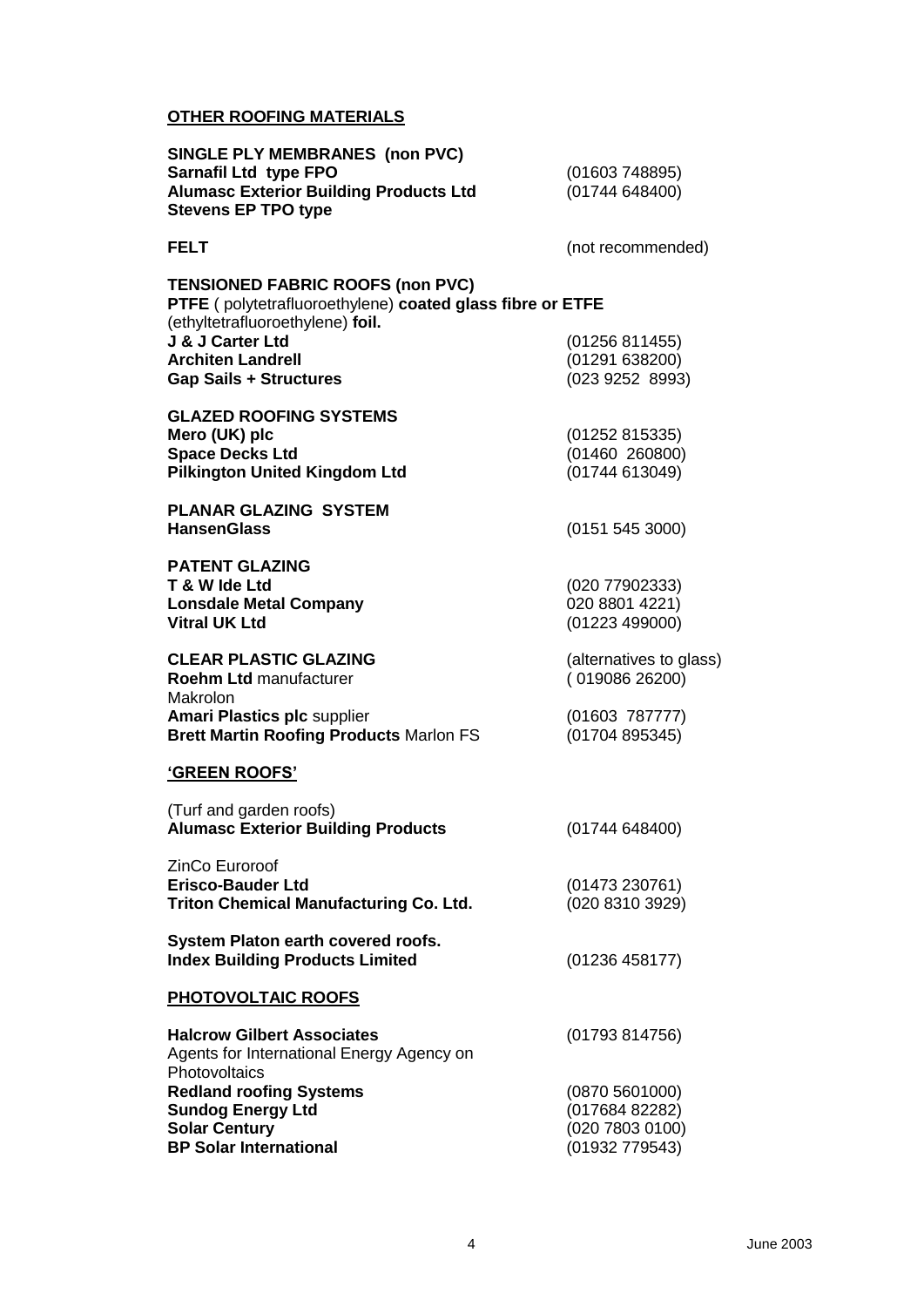# **WALL MATERIALS**

#### **RED BRICKS Ibstock**

(01530 26199)

#### **(Ambion) The Brick Business**  (0161 485 8211)

 **Medler Hanson** (01603 260252) (0990 258258)

#### **Hammill Bovingdon** (01304 617613) (01442 833176)

# **Baggeridge**  (01902 880555) **Aldeburgh Brickworks**  (01728 452982)

**South Cove Brickworks**  (01502 675570)

**Blockley**  (01952 251993)

# **Banbury** (01623 **Terca (Optiroc)** (0161 873 7701) 660941) **Bulmer Brick and Tile Co.**  (01787 269232)

# **CREAM/BUFF BRICKS**

 **Medler** (01603 260252)  **Hanson** (0990 282258) **Ibstock** (01530 261999) **Blockmere Brick and Tile**  (01423 324624)

Leicester Red Stock Leicester Multi Red stock Leicester Orange Stock Dorset Red Stock Dorset Multi-Red Stock Norfolk Blend Swanage Handmade Light Red Multi Swanage Handmade Light Red Swanage Handmade Restoration Red Swanage Handmade Heather Red Norwich Red Stock Wealden London Multi Stock Anglian Red Mixture Warnham Terracotta Stock Vanguard Red Multi Stock (imported from Belgium)

 Butterley Milton Hall Medium Red Butterley Milton Hall Dark Red Butterley Milton Hall Mixture Butterley Milton Hall Light Red

 Berry Rural Mult Berry Multi on the Red Side Orange Gilt Stock Kingsdown Stock Goldstone Stock Handmade Rural Multi Handmade Multi Berry Multi

Light Red Medium Red Dark Red

Light Red Medium Red Dark Red Dunton Stock Red Multi Red Multi Hampshire Stock Hampshire Stock Orange Red Dorchester Red Old Melford Country Manor

Handmade bricks to order.

 Leicester Multi Cream Stock Wheatfield Cream (imported from Belgium) Cambridge Mixture Handmade Windsor Mixture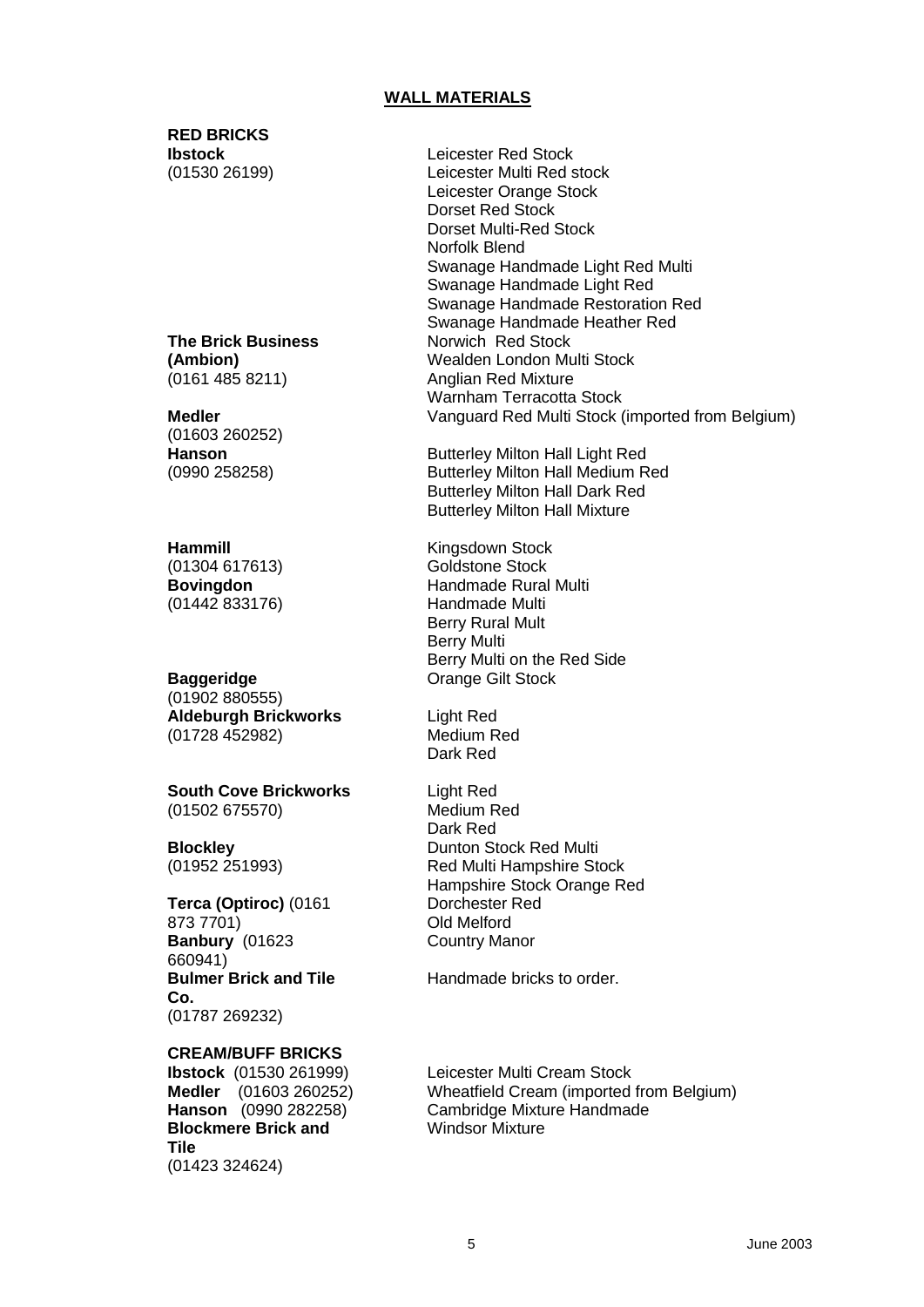# **FLINTS AND COBBLES**

| <b>East Anglian Stone Ltd</b>                | (01953 498994) |
|----------------------------------------------|----------------|
| Lafarge Aggregates Ltd                       | (01603622609)  |
| <b>RMC Aggregates (eastern Counties) Ltd</b> | (01603675025)  |
| <b>Glaven Pits Ltd</b>                       | (01263740848)  |

#### **MATERIALS FOR LIME BASED RENDERS**

| <b>Anglian Lime Company</b>    | (01787 313974) |
|--------------------------------|----------------|
| <b>Bleaklow Industries Ltd</b> | (01246 582284) |
| <b>Hendry &amp; Sons Ltd</b>   | (01362 683249) |

#### **TIMBER BASED PRODUCTS FOR WALLS**

#### **WEATHERBOARDING, SHIPLAP CLADDING, DECKING ETC**

| <b>SUSTAINABLY SOURCED HARDWOODS</b><br><b>John Boddy Timber Ltd</b><br>James Latham plc     | (01423 322370)<br>(01442849100) |
|----------------------------------------------------------------------------------------------|---------------------------------|
| <b>SOFTWOOD SPECIALISTS</b><br><b>James Donaldson Timber Ltd</b><br><b>Finnforest UK Ltd</b> | (01333426118)<br>(01205362461)  |
| <b>LOCAL SUPPLIERS OF TREATED</b><br><b>SOFTWOOD</b>                                         |                                 |
| A & W Cushion Ltd., Norwich                                                                  | (01603628527)                   |
| A & W Cushion Ltd., Gt Yarmouth                                                              | (01493602858)                   |
| <b>Jewsons Ltd Norwich</b>                                                                   | (01603 503721)                  |

 **Jewsons Ltd Great Yarmouth** (01493 657721)

**Jewsons Ltd Wroxham** (01603 782184)

# **SPECIALIST TIMBER SUPPLIERS**

| Sutton Timber<br>(01986 781575)<br><b>North Heigham</b><br>Sawmills | Green oak and green elm                                                             |
|---------------------------------------------------------------------|-------------------------------------------------------------------------------------|
| (01603 622978)                                                      |                                                                                     |
| <b>Vincent Timber Limited</b>                                       | "Thermowood" cladding                                                               |
| (0121 772 5511)                                                     | <b>Western Red Cedar Cladding</b><br>Larch Cladding<br>"Cape Cod" Canadian cladding |
| <b>Henry Venables</b><br>(01785 259131)                             | Green oak cladding                                                                  |

 **Woodland Company**  (01785 259131) Carpenter Oak and **Carpenter Oak and Creen Oak cladding** (01225 743089) **Atkins and Cripps Ltd**  (01279652121)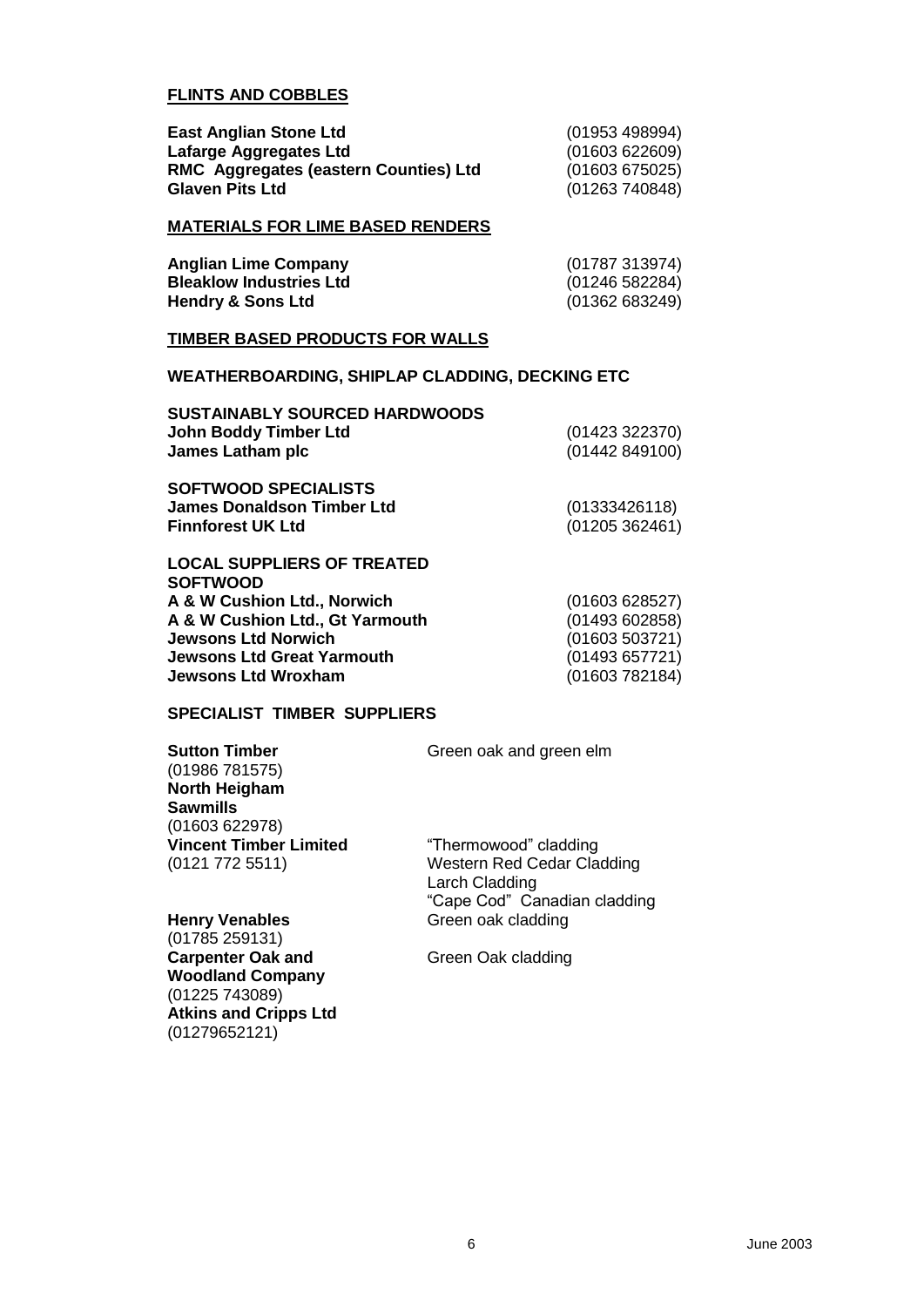# **TIMBER STRUCTURES**

 **Cowley Structural Timberwork Ltd** (01522 803800) **Marlow & Co Carpenter Oak and Woodland Company** (01225 743089) **Masonite Beams (UK) Ltd** (01474 879158) **Moelven Laminated Timber Structures** (023 8069 5566)

**Marlow & Co** (01284 772700)

#### **WOOD PANELS AND TEMPERATE BASED PLYWOODS**

C.F.Anderson & Son **Ltd** (01206 211666) **William T Eden plc**  (01953 888898) **UCM Timber plc** Wisa Finnish plywood (020 7253 6622)

**Pine and Birch Faced Ply** 

**SHINGLES (for wall cladding)** See roof shingle suppliers

#### **WALL BOARDING AND PANELS**

#### **TIMBER BASED WALL BOARDING AND PANELS**

**Finnforest UK Ltd** Thermowood (01205 362461) **Eurocom Entreprise Ltd** Prodema Lignum Panels (01529 415934)

#### **FIBRE CEMENT BASED WALL PANELS**

 Multiclad, external grade fibre cement **Eternit Building** Lamina External panels **Materials Glasal NT** panels (01763 262338) Natura , through coloured panels

(01254 391111)

**CEP Claddings Ltd** Calcium Silicate flat sheets

vitreous enamel panels

# **EXTERNAL LAMINATED PANELS**

**Trespa (UK) Ltd** (0195 Meteon Boards 2901012)

# **METAL CLADDING AND COMPOSITE WALL PANELS**

Escol Panels (S & G) **Ltd** (01933 276136) **Materials** (01763 262338) **(**01905 874300)

**Eternit Building Reynobond, aluminium composite panel** 

**Superform Metals** 3 dimensional aluminium panels

 **Also see roof cladding. Most of the manufacturers listed produce wall sheeting and composite wall panels** 

**GLASS WALLING See under glass roof structures**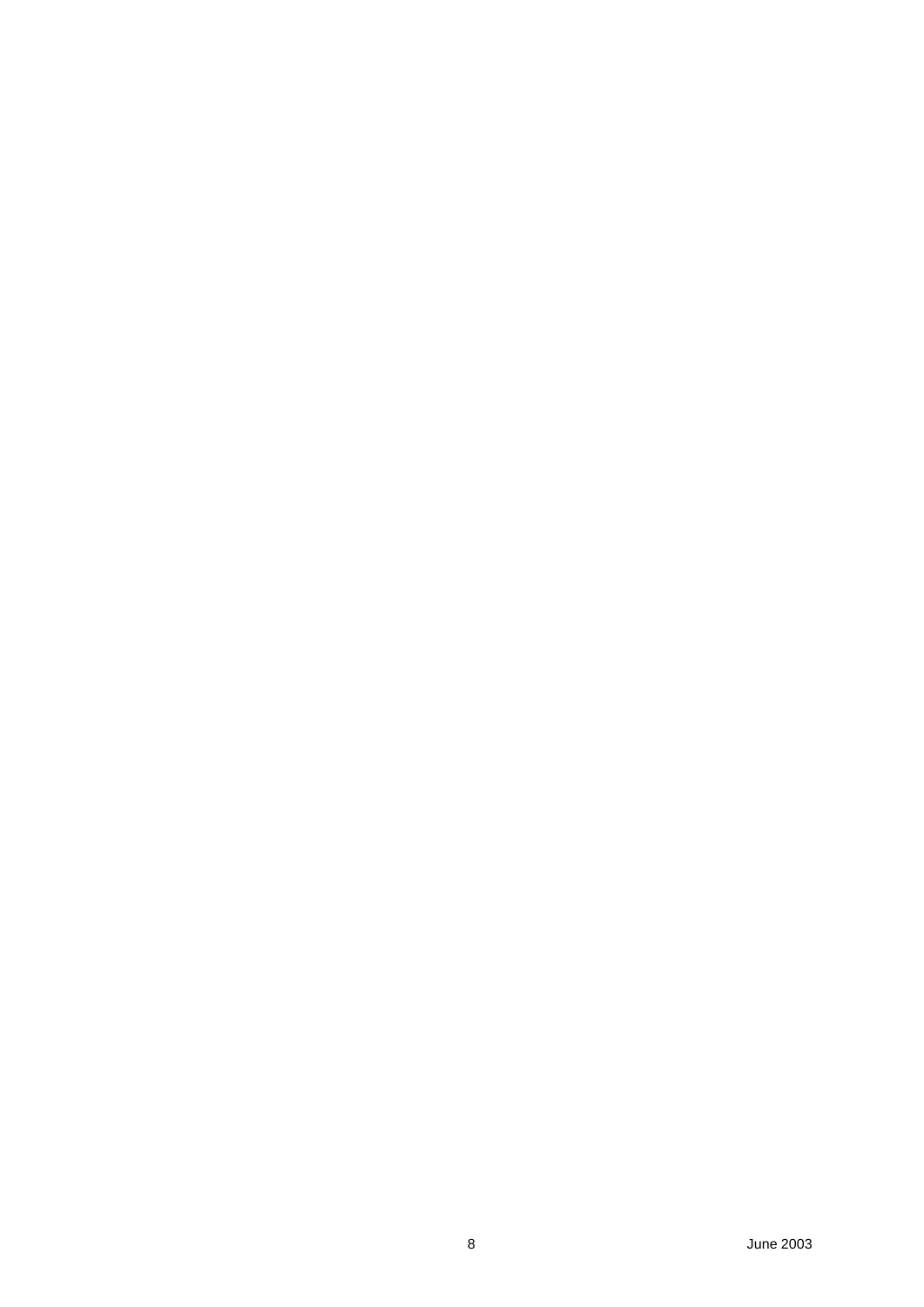Broads Authority **Broads Design & Management Information** 





# **LANDSCAPE MATERIALS**

# **SURFACING**

 **RMC Aggregates** 30mm to 0mm path gravel Breedon Gravel (01332 **GRAVEL (Eastern Counties ) Ltd**  (01603 675025) Hoggin and self-binding footpath gravels 862254) **Civil Engineering Cedec path gravel Developments** (01708 867237) **STABILIZED GRAVEL Colas Ltd** (01342 711000) Fibredec **Colourpave**(01594 826768) **Cleartex Enviropave**  (01594 826768) Ayton Asphalte (01953 Clearmac 602002) **Tarmac** (01902 382348) Finepath, binder and surface course

 **CLAY BRICK PAVING** 

 **Terca** (0161 8737701) Old York Russett York Handmade brick **Thirkelby Blend Company** (01347 838881) Hambleton Blend

#### **CONCRETE BLOCK PAVING AND EXPOSED AGGREGATE SLABS**

**RMC Concrete Products (UK ) Ltd** (0870 240 3030) large element paving suitable. "Brickweave" type products not recommended. **Marshalls Mono Ltd** (01422 306355) **CAMAS Building Materials** 

 $(01335372244)$